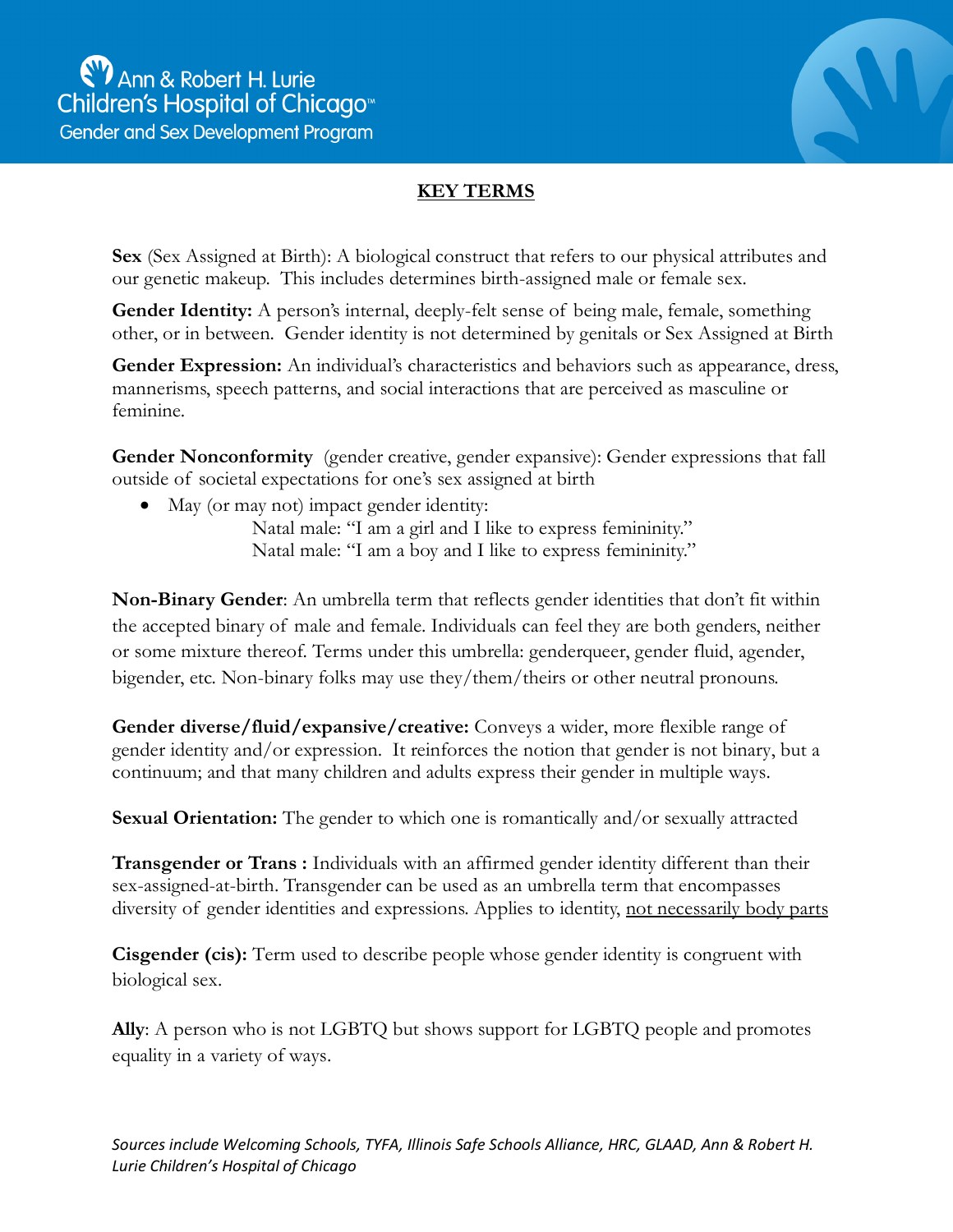

**Affirming:** The word 'affirm' is used to acknowledge the identity of an individual.

• For example: They are not changing their gender, rather, we are changing our perceptions based upon what the individual has expressed to us.

**Transphobia:** The fear and hatred of, or discomfort with, transgender people

**Intersex:** A general term used for a variety of medical conditions in which a person is born with chromosomes, reproductive anatomy, or genitalia that do not fit the typical definitions of female or male.

**Outing:** When someone discloses information about another's sexual orientation or gender identity without that person's knowledge and/or consent.

**Queer:** A term that has been embraced and reclaimed by many in the LGBTQ community as a symbol of pride, representing individuals who identify outside of the 'norms' for gender and/or sexuality.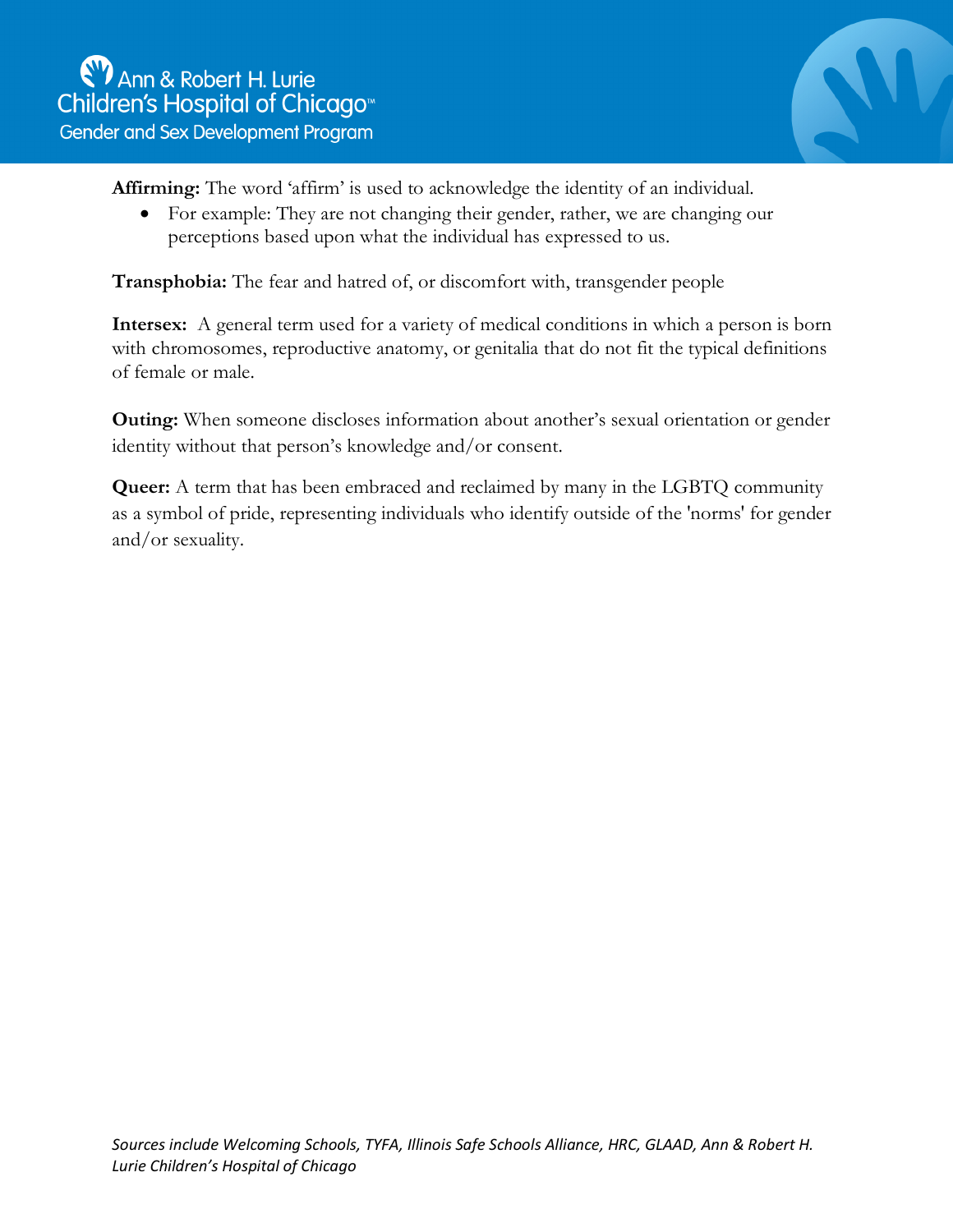

## **Terms to Avoid (from GLAAD)**

| <b>OFFENSIVE</b>                                                                                                                                                                                                                                                                                                                                                                                       | PREFERRED                                                                                                                                                                                                                              |
|--------------------------------------------------------------------------------------------------------------------------------------------------------------------------------------------------------------------------------------------------------------------------------------------------------------------------------------------------------------------------------------------------------|----------------------------------------------------------------------------------------------------------------------------------------------------------------------------------------------------------------------------------------|
| "homosexual" (n. or adj.)<br>Because of the clinical history of the word<br>"homosexual," it is aggressively used by anti-<br>LGBTQ extremists to suggest that people<br>attracted to the same sex are somehow<br>diseased or psychologically/emotionally<br>disordered – notions discredited by the<br>American Psychological Association and the<br>American Psychiatric Association in the<br>1970s | "gay" (adj.); "gay man" or "lesbian" (n.);<br>"gay person/people"<br>Please use gay, lesbian, or when appropriate<br>bisexual or queer to describe people attracted to<br>members of the same sex.                                     |
| "homosexual relations/relationship,"<br>"homosexual couple" etc.                                                                                                                                                                                                                                                                                                                                       | "relationship," "couple" (or, if necessary,<br>"gay/lesbian/same-sex couple")                                                                                                                                                          |
| "sexual preference"<br>The term "sexual preference" is typically used<br>to suggest that being attracted to the same sex<br>is a choice and therefore can and should be<br>"cured."                                                                                                                                                                                                                    | "sexual orientation" or "orientation"<br>Sexual orientation is the accurate description of<br>an individual's enduring physical, romantic,<br>and/or emotional attraction to members of the<br>same and/ or opposite/different gender. |
| "gay lifestyle," "homosexual lifestyle," or<br>"transgender lifestyle"                                                                                                                                                                                                                                                                                                                                 | "LGBTQ people and their lives"                                                                                                                                                                                                         |
| "special rights"<br>Anti-LGBTQ extremists frequently characterize<br>equal protection of the law for LGBTQ people as<br>"special rights" to incite opposition to such things as<br>relationship recognition and inclusive<br>nondiscrimination laws.                                                                                                                                                   | "equal rights" or "equal protection"                                                                                                                                                                                                   |